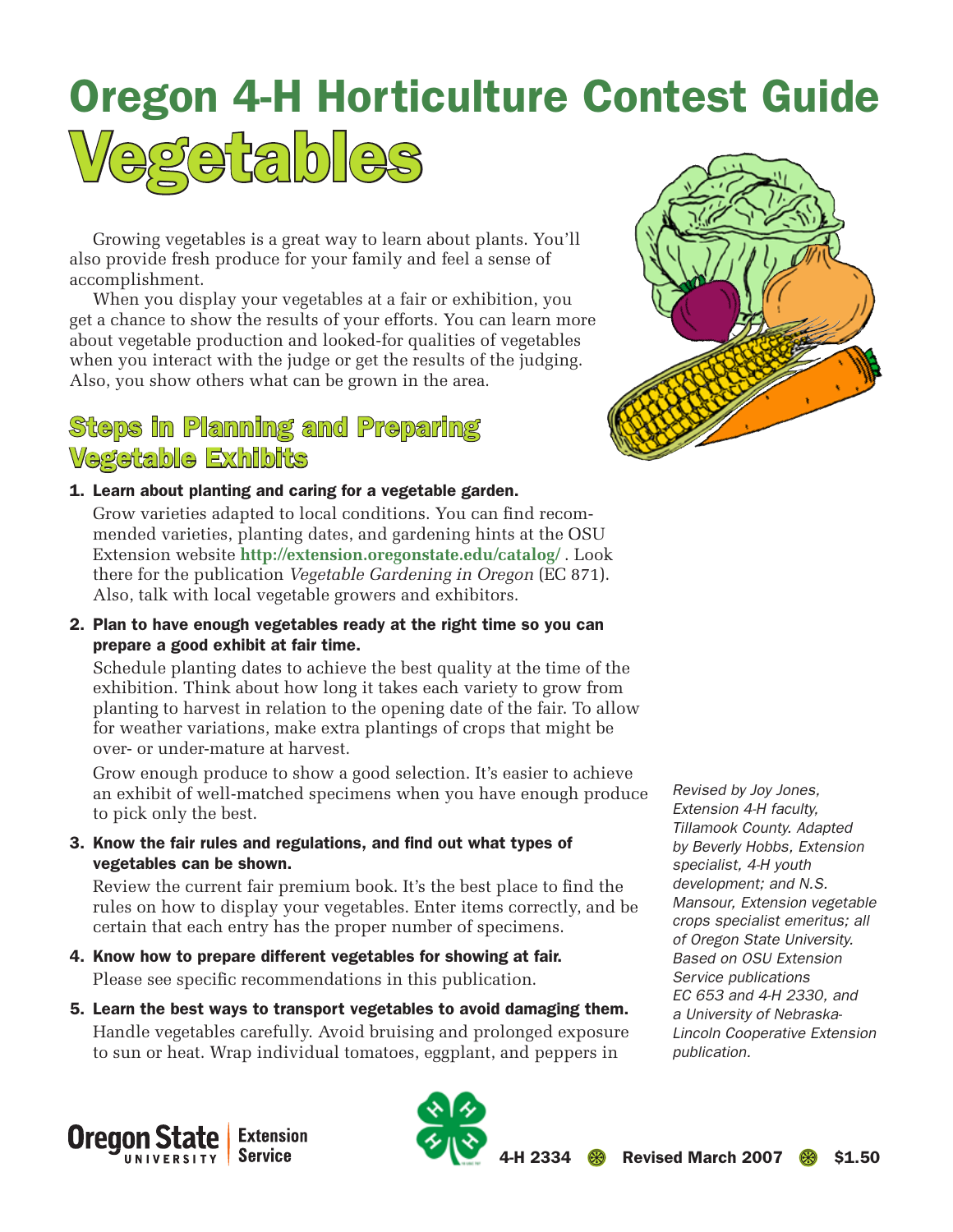paper and place them in a strong container. Take extra specimens along to replace any that may spoil or become damaged.

#### 6. Recognize the qualities judges look for.

Think about these features when you choose and prepare your vegetables for exhibit:

- **Uniformity**. Specimens should be alike in size, shape, color, texture, and stage of maturity.
- **Condition and quality**. Specimens should be edible, in prime condition, and have no blemishes or damage from insects, disease, or handling. Specimens with deepest color are preferred.
- **Typical of type**. Specimens should be typical of the variety in shape, color, and size.
- **Size in relation to market demand and variety**. Contrary to what many people think, large entries do not have a competitive edge over other entries (except for special entries, such as "largest pumpkin"). Largeness often suggests coarseness, over-maturity, and possible poor quality.

**Select specimens that are similar to products sold at a store**. For example, summer squash should be small to medium size, young, and tender. Baby carrots should also be small and tender. Most other carrots should be long, straight, and not too large or too small.

- **Cleanliness**. Dirt detracts from the natural attractiveness of vegetables. Wipe cucumbers, tomatoes, peppers, and other soft-skinned vegetables with a damp cloth. Wash or lightly brush soil from potatoes, carrots, and beets. Clean leafy vegetables such as Swiss chard by dipping in cool water.
- **Neat arrangement in containers**. Carefully place specimens to show their most attractive and desirable characteristics.

## Judging

These lists show characteristics of vegetable exhibits with their relative importance in judging:

### Specimen Vegetable Exhibits

| Condition—free from dirt, disease, blemish  25 |     |
|------------------------------------------------|-----|
|                                                |     |
|                                                |     |
|                                                |     |
|                                                | 100 |

## Vegetable Collection Exhibits

| Condition—free from dirt, disease, blemish  25 |     |
|------------------------------------------------|-----|
|                                                |     |
| Number of kinds of vegetables 15               |     |
|                                                |     |
|                                                | 100 |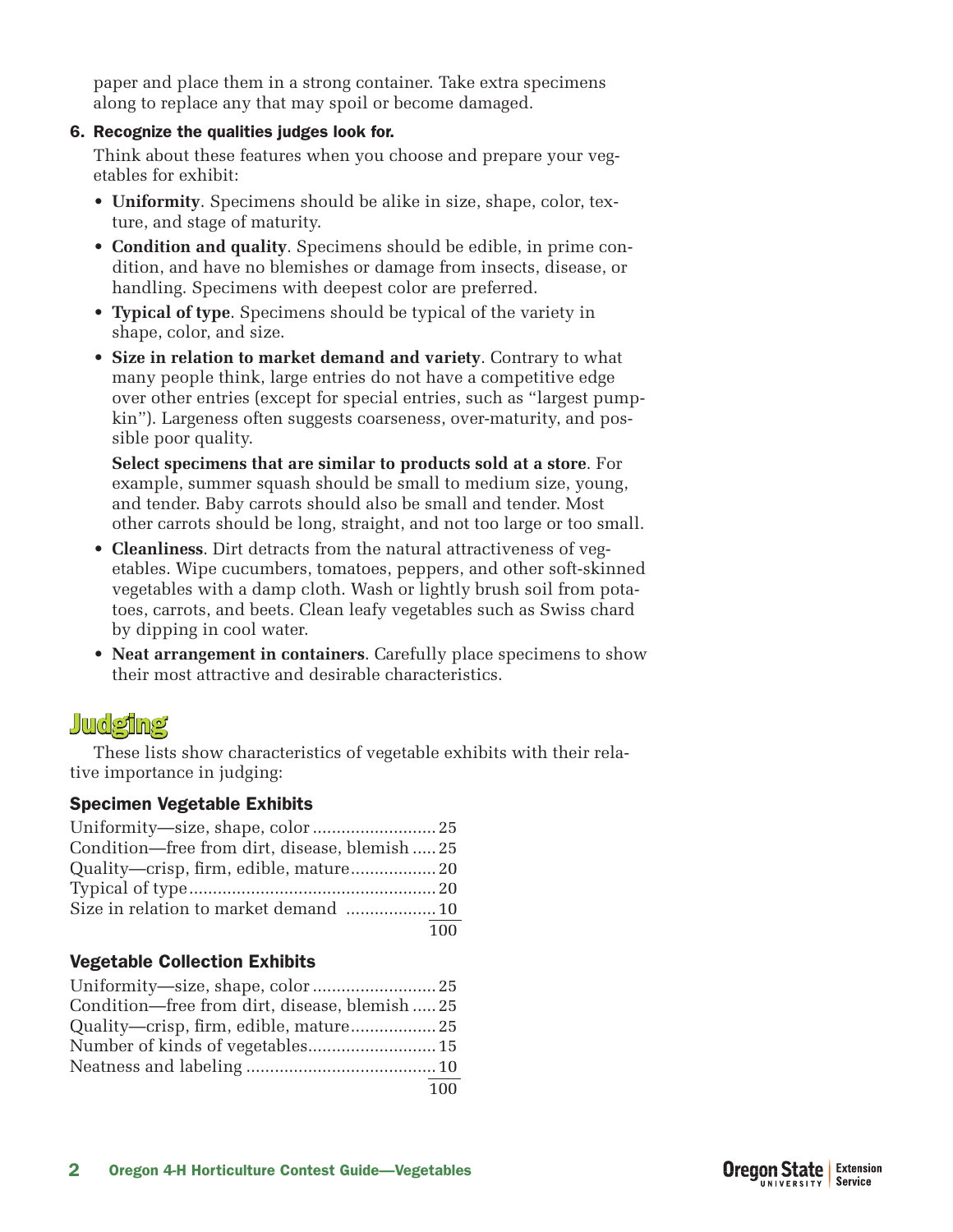| Vegetable                                                               | <b>Desirable</b><br>characteristics                                                                                                                                                       | <b>Possible faults</b>                                                                                                                                 | <b>Preparation</b>                                                                                             | How to keep fresh                                                         |
|-------------------------------------------------------------------------|-------------------------------------------------------------------------------------------------------------------------------------------------------------------------------------------|--------------------------------------------------------------------------------------------------------------------------------------------------------|----------------------------------------------------------------------------------------------------------------|---------------------------------------------------------------------------|
| Asparagus<br>5 spears                                                   | Five spears of equal<br>thickness. Compact tips,<br>butts trimmed, leaving<br>1" white showing. Stalks<br>a minimum $\frac{3}{8}$ " diameter<br>and 5 <sup>3</sup> / <sub>4</sub> " long. | Stalks branched, wilted,<br>varied in color.                                                                                                           | Tie bunch of 5 spears<br>at both ends, using<br>bright ribbon.                                                 | Keep butts wet.<br>Store in humid<br>place at 32-34°F.                    |
|                                                                         |                                                                                                                                                                                           |                                                                                                                                                        |                                                                                                                |                                                                           |
|                                                                         | <b>Right</b>                                                                                                                                                                              |                                                                                                                                                        | <b>Wrong</b>                                                                                                   |                                                                           |
| Beans, snap<br>5 beans/pods<br>green<br>yellow wax<br>purple<br>Italian | Straight, fleshy, tender,<br>well-filled pods with<br>seeds about half mature.                                                                                                            | Crooked, broken, poorly<br>filled, or overmature,<br>stringy pods. Pods<br>wilted, rusted, or<br>blemished.                                            | Wipe with soft, dry<br>cloth. Do not wash.<br>Leave all stems intact<br>or remove all without<br>damaging pod. | Pick in cool of<br>morning and<br>store in humid<br>place at 40-50°F.     |
| Beans, other                                                            |                                                                                                                                                                                           |                                                                                                                                                        |                                                                                                                |                                                                           |
| 5 beans/pods<br>horticulture<br>dry                                     | Clean, uniform seed of<br>same variety.                                                                                                                                                   | Shriveled, cracked, or<br>blemished beans. Foreign<br>matter and insect damage.                                                                        | Sort beans and remove<br>foreign material by<br>hand.                                                          |                                                                           |
| lima                                                                    | Uniform, well-filled<br>pods. Fresh bright green.                                                                                                                                         | Misshapen or poorly<br>filled pods. Yellow,<br>dried, rusted, or<br>insect-damaged.                                                                    | Wipe with soft, dry<br>cloth. Do not wash.                                                                     | Pick close to fair<br>time and keep in<br>humid place at<br>40-50°F.      |
| <b>Beet</b><br>5 beets                                                  | Smooth, round, uniform,<br>medium to small size,<br>free of side roots. Tops<br>trimmed back 1" to 3".<br>Deep red color.                                                                 | Blocky or angular roots,<br>rough skin, missing<br>taproot, insect or disease<br>damage. White or light<br>colored internal rings.<br>Roots too large. | Soak and wash in cool<br>water. Trim tops to $\frac{1}{2}$ "<br>to 1" inch. Do not trim<br>roots.              | Harvest close<br>to fair date and<br>keep in a humid<br>place at 32-34°F. |
|                                                                         |                                                                                                                                                                                           |                                                                                                                                                        |                                                                                                                |                                                                           |
|                                                                         | <b>Right</b>                                                                                                                                                                              |                                                                                                                                                        | <b>Wrong</b>                                                                                                   |                                                                           |
|                                                                         |                                                                                                                                                                                           |                                                                                                                                                        |                                                                                                                |                                                                           |
| <b>Broccoli</b><br>1 main head or<br>5 side shoots                      | Dark green, crisp head<br>with tightly closed buds.                                                                                                                                       | Buds open or showing<br>yellow color. Wilted<br>heads. Insect damage.                                                                                  | Rinse in cool water.                                                                                           | Store in humid<br>place at 32-34°F.                                       |
| <b>Brussels</b><br>sprouts<br>5 sprouts                                 | Uniform, medium-size,<br>round. Heavy, firm,<br>compact. Clean and<br>green.                                                                                                              | Loose, open sprouts.<br>Yellow or light green in<br>color. Oval or elongated<br>in shape.                                                              | Trim all sprouts<br>uniformly. Wash.                                                                           | Store in humid<br>place at 32-34°F.                                       |
|                                                                         |                                                                                                                                                                                           |                                                                                                                                                        |                                                                                                                |                                                                           |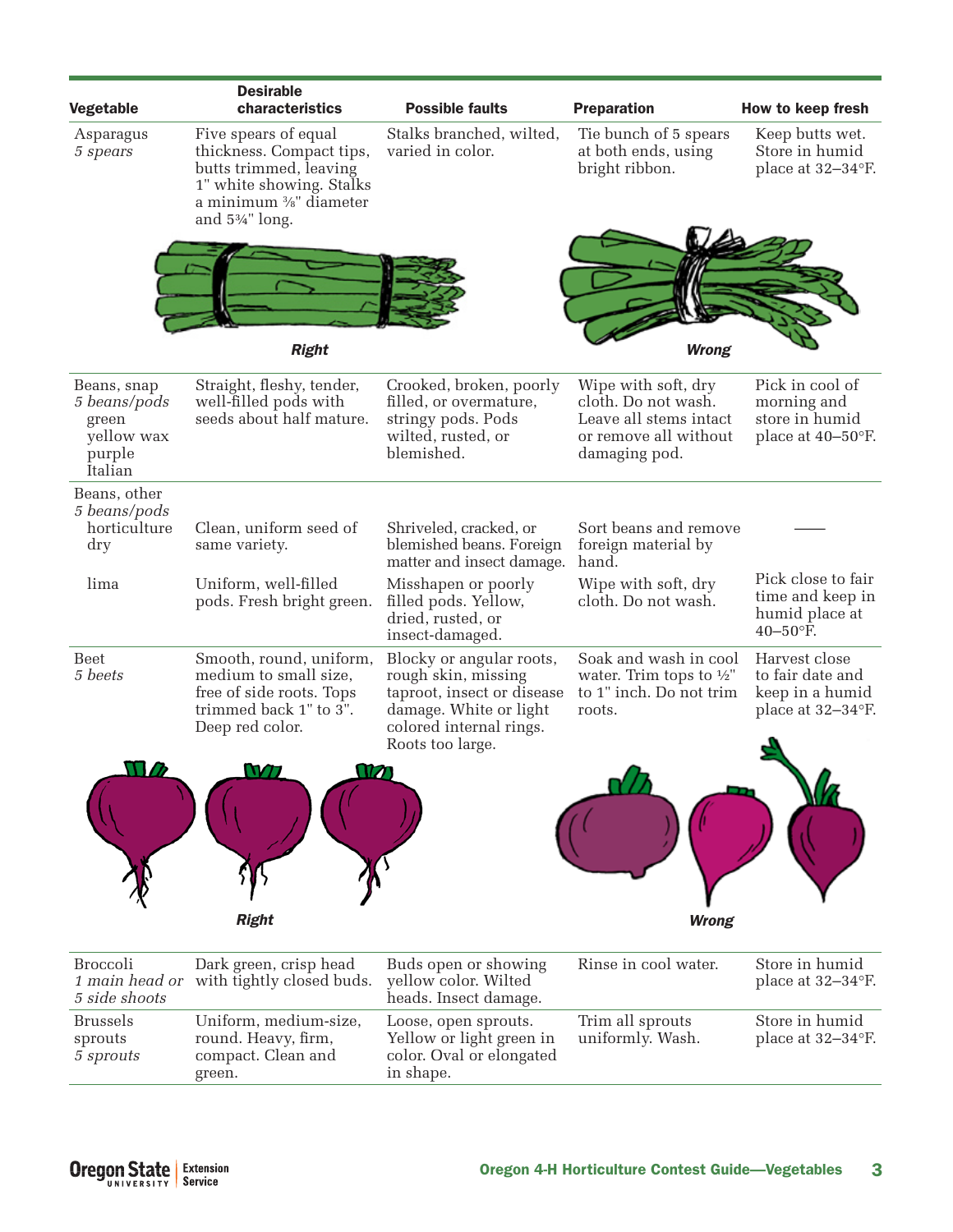

4 Oregon 4-H Horticulture Contest Guide—Vegetables

**Oregon State** Extension **Service** UNIVERSITY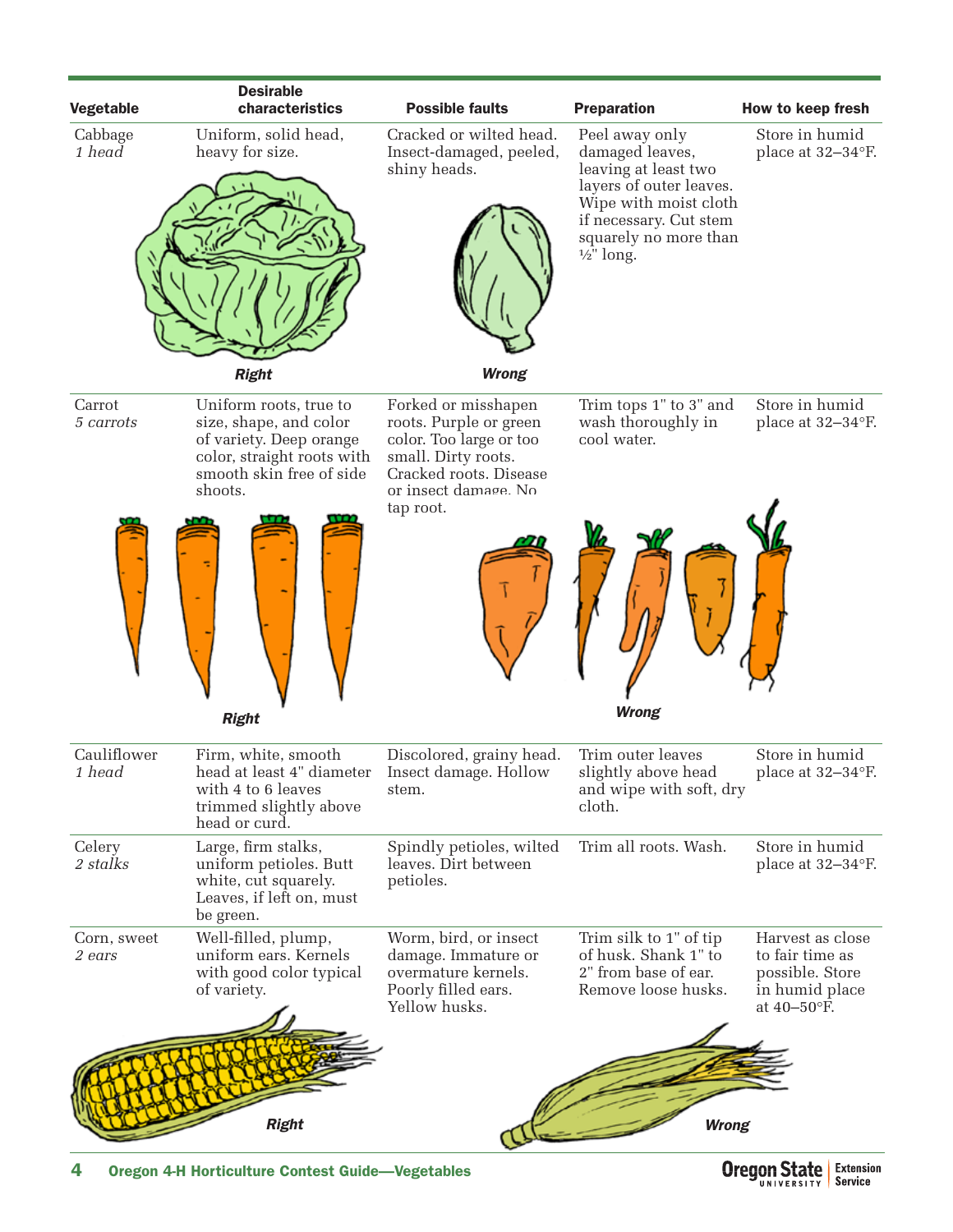| Vegetable                                             | <b>Desirable</b><br>characteristics                                                                                                     | <b>Possible faults</b>                                                                                                        | <b>Preparation</b>                                                                                                                                                                                                                                             | How to keep fresh                                                                                             |
|-------------------------------------------------------|-----------------------------------------------------------------------------------------------------------------------------------------|-------------------------------------------------------------------------------------------------------------------------------|----------------------------------------------------------------------------------------------------------------------------------------------------------------------------------------------------------------------------------------------------------------|---------------------------------------------------------------------------------------------------------------|
| Cucumber,<br>pickling<br>5 cucumbers                  | Deep green specimens of<br>uniform size and shape.<br>Size no more than 31/2"<br>long and 11/4" diameter.                               | Misshapen or crooked<br>fruit.                                                                                                | Do not wash or wipe<br>fruit.                                                                                                                                                                                                                                  | Harvest close<br>to fair time and<br>store in humid<br>place at 40–50°F.                                      |
| Cucumber<br>2 cucumbers<br>slicing                    | Fruit crisp, firm, free of<br>blemish.<br>Straight, dark green<br>specimens of uniform<br>size and shape.                               | Yellow color, oversized,<br>puffy fruit.                                                                                      | Wipe with soft, moist<br>cloth if necessary.                                                                                                                                                                                                                   | Harvest close<br>to fair time and<br>store in humid<br>place at 40-50°F.                                      |
| lemon                                                 | Uniform yellow color,<br>symmetrical shape,<br>medium size.                                                                             | Overmature, misshapen.                                                                                                        |                                                                                                                                                                                                                                                                |                                                                                                               |
| Eggplant<br>1 eggplant                                | Specimen firm, dark<br>purple fruit with small<br>blossom scar.                                                                         | Immature fruit. Dried<br>calyx. Bronze or green<br>color. Soft fruit.                                                         | Wipe with soft, dry<br>or moist cloth if<br>necessary.                                                                                                                                                                                                         | Harvest close to<br>exhibition time.<br>Store at 40-50°F.                                                     |
| Garlic<br>2 regular bulbs<br>0r<br>1 elephant<br>bulb | Uniform, solid, well-<br>cured bulbs with<br>uniform size, cloves<br>equally distributed<br>around the bulb.                            | Sunscald, green colored,<br>lack of complete scales<br>surrounding the cloves,<br>water stained, disease or<br>insect damage. | Timely harvest is<br>necessary to allow for<br>curing before bulbs<br>"shatter." Remove one<br>layer of skin to clean.<br>Bulbs must have two<br>or three intact scales<br>containing the cloves.<br>Leave 1" at the top and<br>trim roots to $\frac{1}{4}$ ". | Do not allow to<br>wilt. Do not cure<br>in full sun. Store<br>in refrigerator<br>crisper drawer if<br>needed. |
| Kohlrabi<br>2 kohlrabi                                | Uniform specimens 2" to<br>3" in diameter.                                                                                              | Woody stems. Cracks or<br>discoloration.                                                                                      | Cut stem 1/2" below<br>"ball" and leaves even<br>with its top. Brush or<br>wipe with dry cloth.                                                                                                                                                                | Store in humid<br>place at 32-34°F.                                                                           |
| Lettuce<br>1 plant                                    |                                                                                                                                         |                                                                                                                               |                                                                                                                                                                                                                                                                |                                                                                                               |
| head                                                  | Medium size, firm and<br>crisp. Keep two wrapped<br>leaves attached.                                                                    | Wilted wrapper leaves.<br>Misshapen head, too<br>soft, damaged or<br>discolored leaves.                                       | Trim butt squarely.<br>Trim off all damaged<br>leaves. Wash<br>thoroughly.                                                                                                                                                                                     | Store in humid<br>place at 32-34°F.                                                                           |
| leaf                                                  | Well-matched, crisp,<br>tender, and fairly<br>compact.                                                                                  | Damaged, discolored<br>leaves. Dirt between<br>leaves.                                                                        | Leave roots attached.<br>Display in vase of<br>water. Trim off loose<br>leaves.                                                                                                                                                                                | Store in humid<br>place at 32-34°F.                                                                           |
| Muskmelon<br>1 melon                                  | Mature specimen,<br>medium- to large-size.<br>Typical of variety in<br>shape, color, and netting.<br>Fragrant and of edible<br>quality. | Soft or cracked fruit.<br>Sun scald or lack of<br>netting (if netted type).                                                   | Brush, if necessary,<br>after soil is dry.                                                                                                                                                                                                                     | Store at 40–50°F.                                                                                             |
| Onion, bulb<br>3 bulbs                                | Uniform, solid, well-<br>cured bulbs with smooth, skin, soft neck, sprouts,<br>clear scales.                                            | Green colored, peeled<br>or double bulbs. Disease<br>or insect damage.                                                        | Harvest early to allow<br>for curing. Remove no<br>more than 1 layer of<br>skin to clean. Do not<br>wash. Leave 1" at top<br>and trim roots to $\frac{1}{4}$ ".                                                                                                | Do not cure in<br>full sun.                                                                                   |
|                                                       | <b>Right</b>                                                                                                                            |                                                                                                                               | <b>Wrong</b>                                                                                                                                                                                                                                                   |                                                                                                               |
| <b>Oregon State</b>                                   | <b>Extension</b><br><b>Service</b>                                                                                                      |                                                                                                                               | <b>Oregon 4-H Horticulture Contest Guide-Vegetables</b>                                                                                                                                                                                                        | 5                                                                                                             |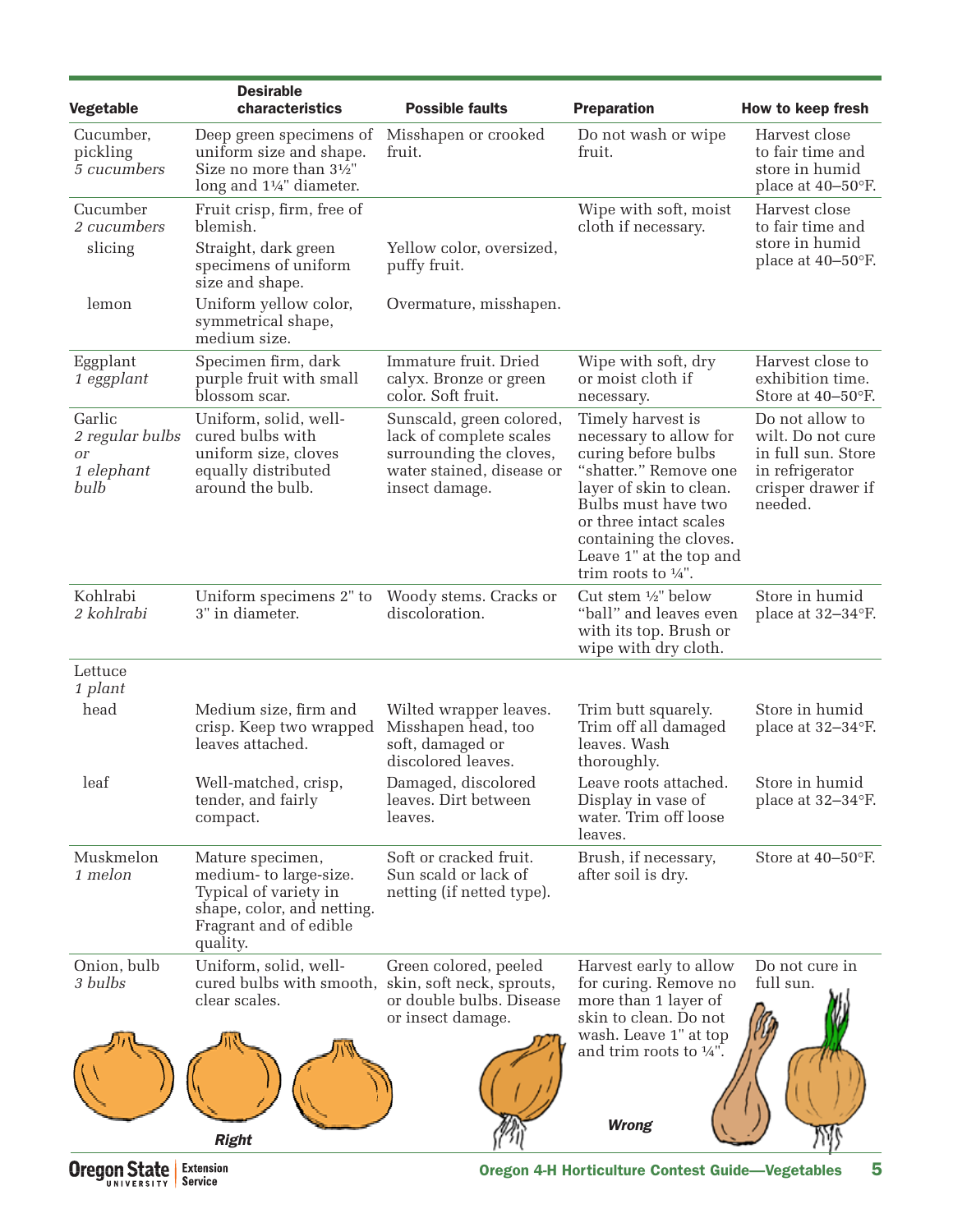| Vegetable                                                 | <b>Desirable</b><br>characteristics                                                                                                       | <b>Possible faults</b>                                                                                      | <b>Preparation</b>                                                                                                        | How to keep fresh                                                                                  |
|-----------------------------------------------------------|-------------------------------------------------------------------------------------------------------------------------------------------|-------------------------------------------------------------------------------------------------------------|---------------------------------------------------------------------------------------------------------------------------|----------------------------------------------------------------------------------------------------|
|                                                           |                                                                                                                                           |                                                                                                             |                                                                                                                           |                                                                                                    |
| Onion, green<br>5 onions                                  | Dark green leaves with<br>long, straight, slender<br>white shanks.                                                                        | Enlarged bulbs. Crooked<br>or discolored shanks.<br>Dry or yellow leaves.                                   | Remove only loose<br>skin. Cut tops<br>uniformly, $\bar{4}$ " to 5"<br>above white shank. Tie<br>in bunch.                | Store in humid<br>place at 32-34°F.                                                                |
| Parsnips<br>2 parsnips                                    | Clean, medium-to<br>large-size, smooth,<br>well-shaped roots. Light,<br>even-colored skin and<br>firm flesh.                              | Soft or woody roots.<br>Green shoulders. Insect<br>damage.                                                  | Trim tops to 1" length<br>and soak and wash in<br>cool water. Do not rub<br>skin or remove taproot.<br>Trim off rootlets. | Store in humid<br>place at 40-50°F<br>and freshen in<br>cold water if<br>necessary.                |
| Peas<br>5 pods                                            | Uniform, well-filled<br>pods. Fresh bright green.                                                                                         | Shriveled, cracked,<br>or blemished pods.<br>Discolored or disease- or<br>insect-damaged.                   | Sort pods, wipe with<br>a soft dry cloth. Do<br>not wash. Leave stems<br>intact.                                          | Pick in cool of<br>morning, store<br>in humid place<br>at 40-50°F.<br>Protect from<br>desiccation. |
| Pepper, bell or<br>sweet<br>2 peppers                     | Firm with deep color.<br>All specimens same size,<br>shape, color, and number<br>of lobes.                                                | Wrinkled or misshapen<br>specimens. Sunburned<br>or blemished. Traces of<br>contrasting color.              | Wipe with soft, dry<br>cloth and trim stems<br>even with shoulders of<br>fruit.                                           | Harvest close to<br>time of fair and<br>store in humid<br>place at $40-50$ °F.                     |
| Pepper, hot<br>5 peppers                                  | Well-colored, uniform,<br>and true to type.                                                                                               | Wilted, sunburned or<br>blemished.                                                                          | Same as bell pepper.                                                                                                      | Same as bell<br>pepper.                                                                            |
| Potatoes<br>5 potatoes                                    | Uniform, clean<br>specimens, true to shape<br>and color for variety.                                                                      | Greening or sunburn.<br>Insect, mechanical, or<br>disease damage. Non-<br>uniform shape.                    | Brush or wipe with soft<br>cloth after specimens<br>have been harvested.<br>Do not wash.                                  | Store at 40–50°F<br>in darkness. Expo-<br>sure to light may<br>cause greening.                     |
| Pumpkin<br>1 pumpkin                                      | True to type in size,<br>shape, and color. Thick<br>flesh and heavy for size.<br>Mature with clear color.<br>Hard skin.                   | Misshapen fruit. Scars or<br>blemishes. Light weight<br>for size.                                           | Wipe and polish<br>with soft, dry cloth.<br>Leave portion of stem<br>attached.                                            | Store at $50-55$ °F.                                                                               |
| Radish<br>1 bunch of<br>8-10 radishes                     | Well-matched specimens.<br>Fresh, neatly bunched,<br>tops and roots left on.<br>Bright red. Medium size,<br>firm, and crisp.              | Loosely tied bunches.<br>Wilted, damaged leaves.<br>Dirt on roots.                                          | Wash thoroughly and<br>gently. Do not scour<br>surface of roots.                                                          | Store in humid<br>place at 32-34°F.                                                                |
| Rhubarb<br>5 stalks                                       | Uniform in size and<br>color. Smooth, well-<br>colored skin. Fresh,<br>solid, straight.                                                   | Wilted stalks or those<br>with lower end cut. Poor<br>color or blemishes.                                   | Pull, do not cut, stalks.<br>Leave 1" leaf on stem.<br>Tie bundles at both<br>ends.                                       | Soak in ice<br>water.                                                                              |
| Rutabaga<br>2 rutabagas                                   | Uniform size and shape<br>with matched color<br>patterns. Smooth skin,<br>medium size, and free of<br>blemishes.                          | Irregular shape or<br>blotchy colors; insect,<br>disease, or mechanical<br>damage. Spongy or soft<br>roots. | Cut tops back to 1" to<br>2". Leave 2" of taproot.<br>Soak and wash in cold<br>water.                                     | Store at $32-34$ °F.<br>Keep from<br>shriveling.                                                   |
| Spinach<br>5 leaves<br>with stems                         | Well-matched, fresh,<br>dark green. Leaves<br>attached to the crown.                                                                      | Spindly, damaged leaves. Wash thoroughly.<br>Dirt between leaves.                                           |                                                                                                                           | Store in humid<br>place at 32-34°F.                                                                |
| Squash,<br>summer<br>2 squash<br>crookneck or<br>zucchini | Matched specimens true<br>to variety in size, shape,<br>and color. Medium size<br>with soft skin. Zucchini<br>6" to 10"; yellow 5" to 8". | Large and over-<br>mature. Missing stems.<br>Blemishes.                                                     | Clean by brushing. Do<br>not wash.                                                                                        | Store in humid<br>place at $40-50$ °F.                                                             |